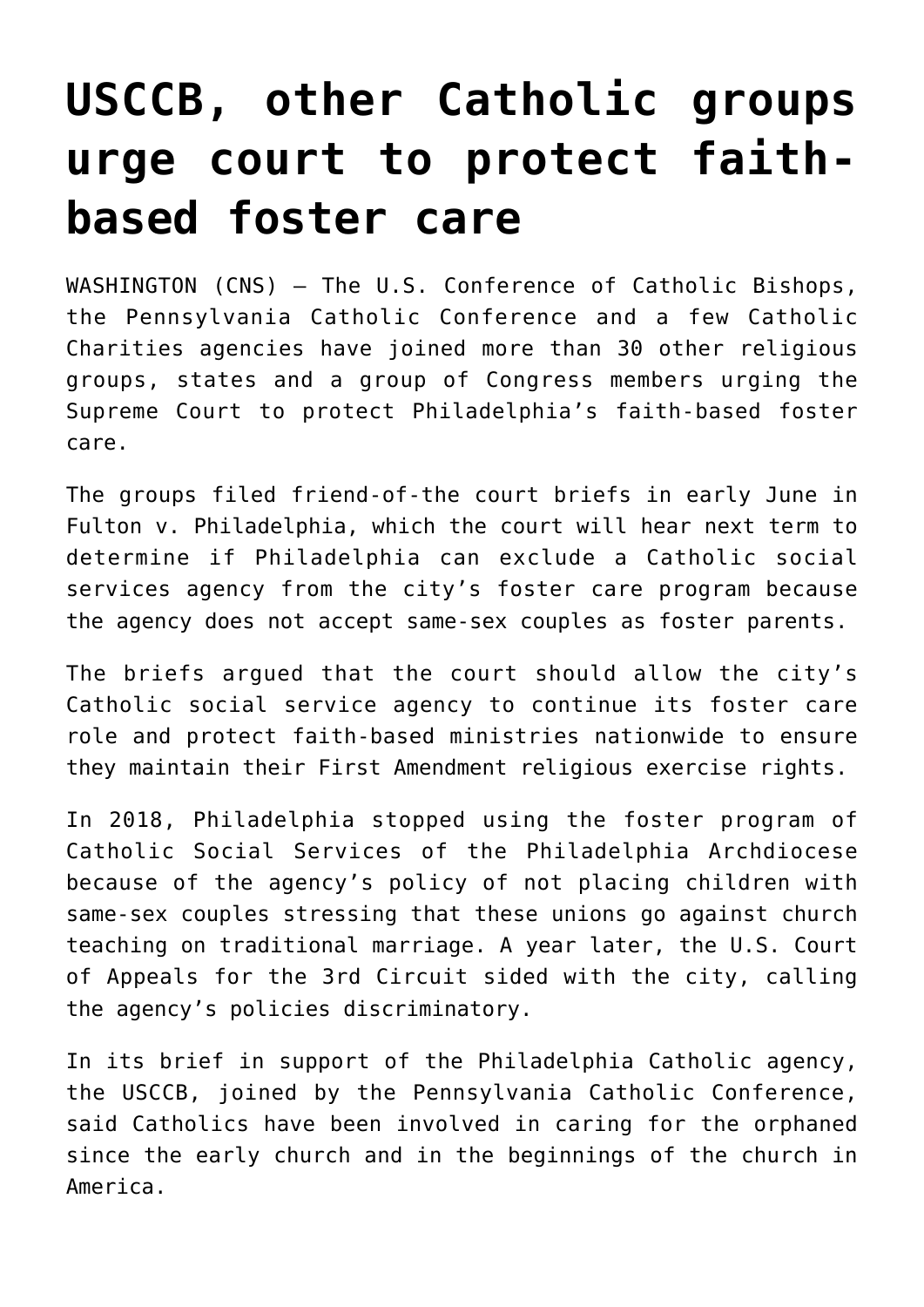"This history, and the theological basis that animates it, together make clear that providing foster care represents a core religious exercise for Catholics," it said.

The brief also said this ministry "serves the common good and is often carried out in cooperation with government" but that does not reduce the work to a "public function picking up garbage or paving roads. "

A brief by the Catholic Association Foundation, a group which defends the church and religious liberty, said severing ties with Catholic-run foster care and adoption programs, "under the guise of enforcing 'neutral' anti-discrimination laws, is the equivalent of hanging a 'Catholics Need Not Apply' sign outside of every state and local health and human services department."

"Such a precedent is odious to the Constitution's guarantees of free speech and the free exercise of religion. Such a precedent should not stand," it said.

Other Catholic Charities agencies similarly weighed in, including Illinois agencies, which stressed that when Illinois similarly canceled participation in the state's foster care program after more than 40 years of involvement, it "harmed Illinois children contrary to its duty to act in their best interest."

"The lesson should be clear: The court should respect and accommodate the free religious exercise of faith-based agencies because to do so does not conflict with the interest of same-sex couples to become foster parents and, on the other hand, is necessary to prevent harm to children in need of high quality foster care," the agencies aid.

They also pointed out that the court can "support each of these values without sacrificing any" of them and that to do "anything else would be to encourage more initiatives to force faith-based providers of critically needed services for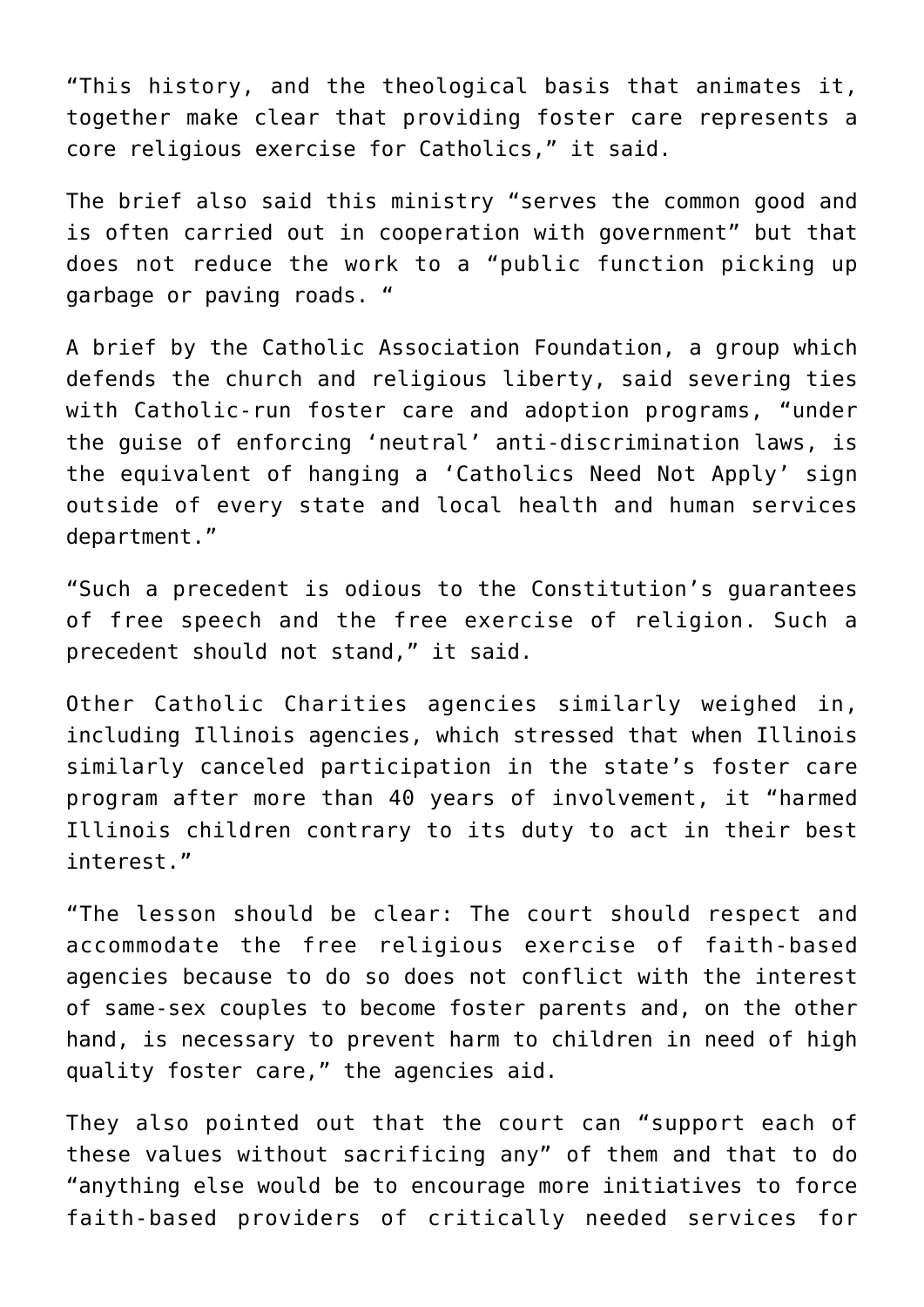vulnerable children to abandon their religious practices in order to gain the state's permission to continue to provide such care."

In 2011, the Catholic bishops in Illinois announced they were dropping their lawsuit against the state for requiring Catholic Charities agencies to provide their services to samesex couples. The agencies also ended their adoption and foster care programs.

At issue was the agencies' long-standing practice of referring prospective adoptive and foster parents who are cohabiting regardless of sexual orientation — to other agencies or to the Department of Children and Family Services. The state interpreted the policy as discriminatory to same-sex couples under the new Illinois Religious Freedom Protection and Civil Union Act, and a Sangamon County Circuit Court judge ruled Sept. 26 the state could begin canceling its foster care and adoption contracts with Catholic Charities.

In other briefs filed in support of the Catholic agency in Philadelphia, 13 states asked the court to protect the partnership of government and religious ministries, and a group of three states stressed the long-standing, historical dependence on religious foster ministries by state and local governments.

A group of 76 members of Congress asked the Supreme Court to protect faith-based agencies and stop Philadelphia's attempt to "quash" child welfare providers that have different religious beliefs than those the government prefers.

A coalition of minority religious groups, including the United Sikhs, the Bruderhof Communities and the Islam and Religious Freedom Action Team, also urged the court to protect religious exercise saying the outcome of this case will affect other actions based on religious beliefs.

Becket, a religious liberty law firm, is representing the